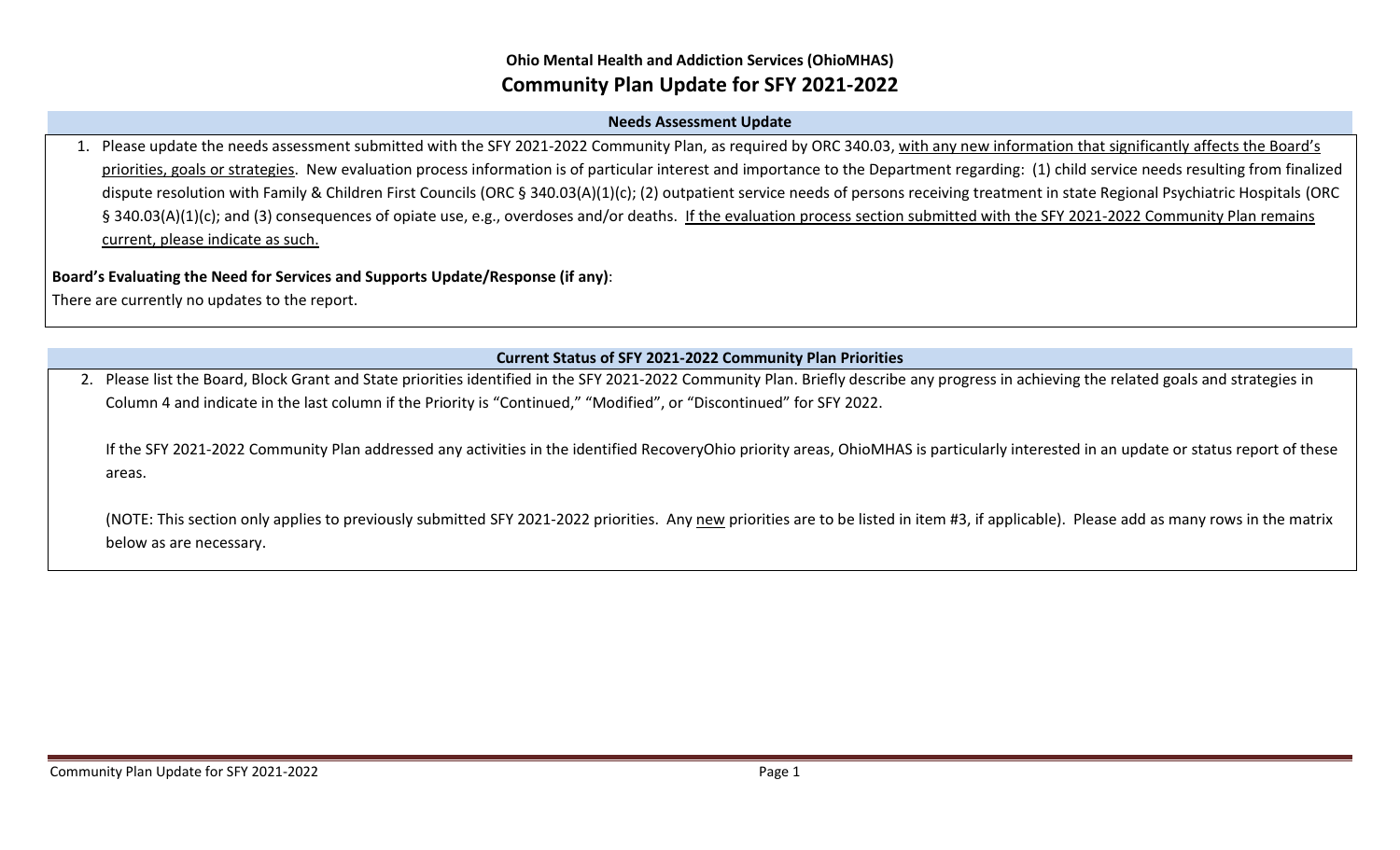|                                                               | <b>COMMUNITY PRIORITIES, GOALS AND STRATEGIES ARE TO BE CUT AND PASTED FROM THE SFY 2021-2022 COMMUNITY PLAN</b> |                                                                                                                                                                                                                                                                                              |                                                                                                                                                                                                                                                                                                                                                                                                                                                                                                                                                                                                                                                                                                                                                                                                                                                                                                                                            |                                                               |                                                                        |  |  |
|---------------------------------------------------------------|------------------------------------------------------------------------------------------------------------------|----------------------------------------------------------------------------------------------------------------------------------------------------------------------------------------------------------------------------------------------------------------------------------------------|--------------------------------------------------------------------------------------------------------------------------------------------------------------------------------------------------------------------------------------------------------------------------------------------------------------------------------------------------------------------------------------------------------------------------------------------------------------------------------------------------------------------------------------------------------------------------------------------------------------------------------------------------------------------------------------------------------------------------------------------------------------------------------------------------------------------------------------------------------------------------------------------------------------------------------------------|---------------------------------------------------------------|------------------------------------------------------------------------|--|--|
| Priority                                                      | Goal                                                                                                             | Strategy                                                                                                                                                                                                                                                                                     | Progress                                                                                                                                                                                                                                                                                                                                                                                                                                                                                                                                                                                                                                                                                                                                                                                                                                                                                                                                   | Barriers/Need<br>for TA?                                      | Priority<br>Continued,<br>Modified, or<br>Discontinued<br>in SFY 2022? |  |  |
| Crisis<br>Services                                            | To have longitudinal<br>utilization data and<br>monitor patterns for<br>system adjustments and<br>interventions. | Evaluation of crisis services<br>utilization data.<br>Evaluate crisis system for<br>strengths, weaknesses,<br>opportunities, and threats based<br>on data.                                                                                                                                   | Measurement indicator: The number of individuals discharged from CSU that follow<br>up with outpatient services.<br>Baseline data: One-year look back of those discharged who have followed through<br>with OP services.<br>Target: To collect baseline data and monitor improvement in follow-up over time.<br>Outcome: Baseline data began to be collected in July 2020.<br>Measurement indicator: The number of people calling the support hotline.<br>Baseline data: The 10-year average of the number of people calling the support<br>hotline.<br>Target: There will be more than 6,000 calls to support the hotline.<br>Outcome: There were 7,004 calls to the support hotline in CY2020.<br>Measurement indicator: The number of CSU bed days.<br>Baseline data: The 2-year average of the number of CSU bed days.<br>Target: To use less than 3,434 bed days in CY2020.<br>Outcome: There were 2,314 CSU bed days used in CY2020. | Outcomes<br>may be<br>impacted by<br>the COVID-19<br>pandemic | Continued                                                              |  |  |
| Expanded<br>Access to<br>Integrated<br>SUD and MH<br>Services | To have evidence-based<br>dual diagnosis services<br>from youth to older<br>adult.                               | Ensure agencies that serve dually<br>diagnosed clients have training in<br>evidence-based practices.<br>Continue to support agencies in<br>the development and<br>implementation of a full<br>continuum of services.<br>Support agencies in developing<br>staff who have the credentials and | Measurement indicator: System staff trained in evidence-based practices.<br>Baseline data: ADM Board sponsored 6 evidence-based & best practices training in<br>the previous fiscal year with 112 participants.<br>Target: At least 6 trainings and 120 participants in ADM sponsored trainings in FY21.<br>Outcome: 8 trainings with 129 participants in FY21                                                                                                                                                                                                                                                                                                                                                                                                                                                                                                                                                                             | Outcomes<br>may be<br>impacted by<br>the COVID-19<br>pandemic | Continued                                                              |  |  |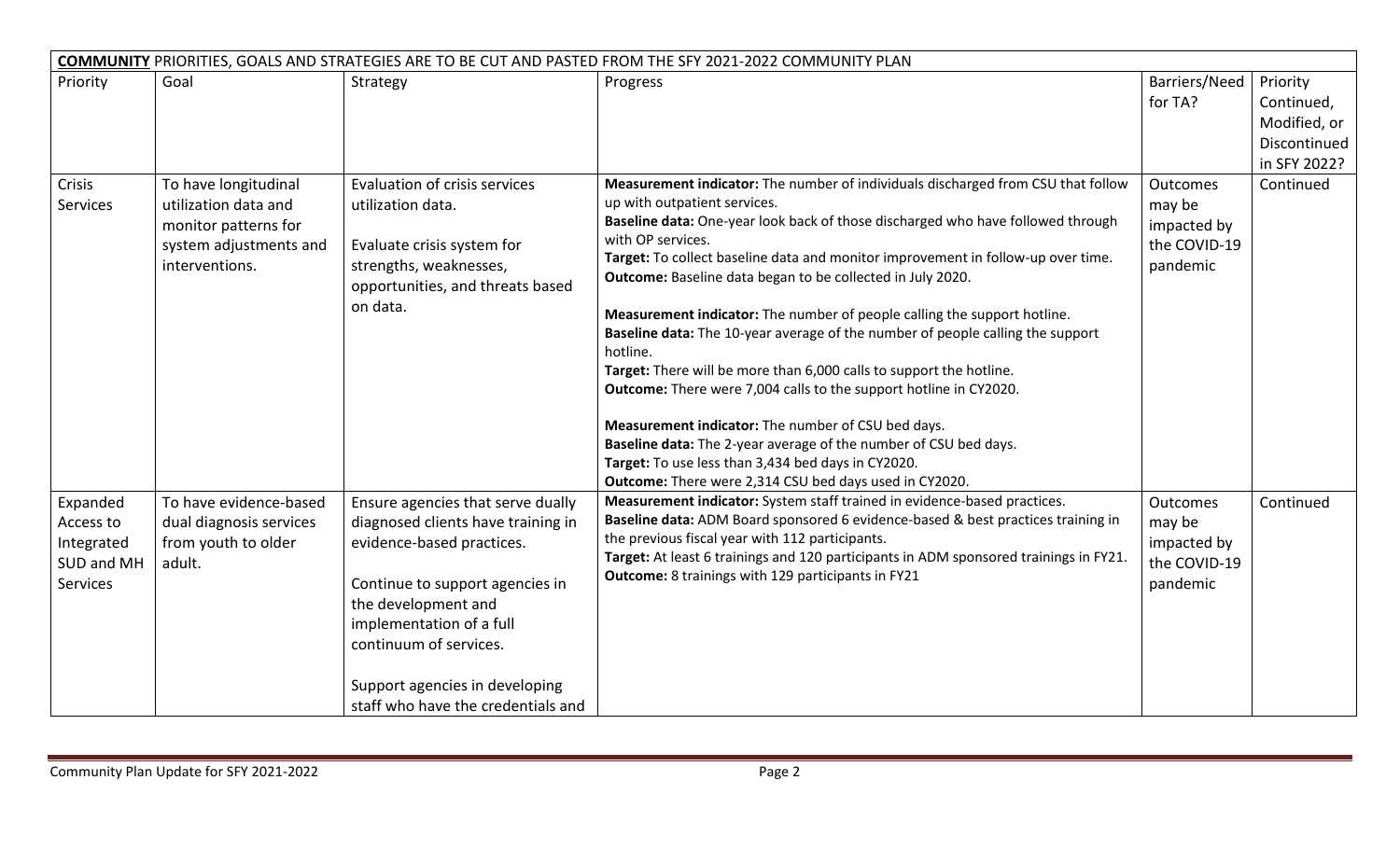| Maintain a<br>full<br>continuum<br>of care for<br><b>SUD &amp; MH</b><br>services. | To ensure that there is a<br>full continuum of care for<br>mental health and<br>substance use disorder<br>services across the<br>lifespan. | experience in working with dually<br>diagnosed clients.<br>Continue to monitor and evaluate<br>the availability and accessibility of<br>services as agencies safely adjust<br>and adapt to the new service<br>provision model in a COVID-19<br>environment as business under<br>behavioral health redesign<br>continues to evolve. | Measurement indicator: The number of service providers contracted with ADM.<br>Baseline data: ADM currently contracts with 22 community providers for services.<br>Target: Maintenance of current continuum of care and providers.<br>Outcome: ADM has maintained its current 22 contracted community providers, and<br>has added two new providers:<br>Victim Assistance<br><b>Shelter Care</b>                                                                                                                                                         | <b>Outcomes</b><br>may be<br>impacted by<br>the COVID-19<br>pandemic | Continued |
|------------------------------------------------------------------------------------|--------------------------------------------------------------------------------------------------------------------------------------------|------------------------------------------------------------------------------------------------------------------------------------------------------------------------------------------------------------------------------------------------------------------------------------------------------------------------------------|----------------------------------------------------------------------------------------------------------------------------------------------------------------------------------------------------------------------------------------------------------------------------------------------------------------------------------------------------------------------------------------------------------------------------------------------------------------------------------------------------------------------------------------------------------|----------------------------------------------------------------------|-----------|
| Cultural and<br>Linguistic<br>Competency.                                          | To ensure equitable<br>access to effective<br>behavioral health<br>services to all Summit<br>County residents.                             | Continue to implement ROSC<br>initiatives and recommendations.                                                                                                                                                                                                                                                                     | Measurement indicator: System training supporting cultural and linguistic<br>competency.<br>Baseline data: Parity training has never been hosted within our Board system.<br>Target: Host parity training within first quarter of FY21.<br>Outcome: A parity training was not hosted within our Board system in the first<br>quarter of FY21, but several trainings were hosted in subsequent quarters:<br>LGBTQ+ Training (September 2020)<br>Ohio Department of Insurance Parity Training (October 2020)<br><b>Groundwater Training (January 2021)</b> | <b>Outcomes</b><br>may be<br>impacted by<br>the COVID-19<br>pandemic | Continued |

| ALIGNED PRIORITIES, GOALS AND STRATEGIES ARE TO BE CUT AND PASTED FROM THE SFY 2021-2022 COMMUNITY PLAN |                       |                                                 |                                                                      |               |                 |  |  |
|---------------------------------------------------------------------------------------------------------|-----------------------|-------------------------------------------------|----------------------------------------------------------------------|---------------|-----------------|--|--|
| Priority                                                                                                | Goal                  | Strategy                                        | Progress                                                             | Barriers/Need | Priority        |  |  |
|                                                                                                         |                       |                                                 |                                                                      | for TA?       | Continued,      |  |  |
|                                                                                                         |                       |                                                 |                                                                      |               | Modified, or    |  |  |
|                                                                                                         |                       |                                                 |                                                                      |               | Discontinued in |  |  |
|                                                                                                         |                       |                                                 |                                                                      |               | SFY 2022?       |  |  |
| <b>SAPT-BG: Mandatory</b>                                                                               | To decrease the       | Support local public health initiatives through | Measurement indicator: The average wait time for someone to          | Outcomes      | Continued       |  |  |
| (for OhioMHAS):                                                                                         | number of IV drug     | funding and promotion:                          | receive detox treatment.                                             | may be        |                 |  |  |
| Persons who are                                                                                         | users, overdoses, and |                                                 | Baseline data: The 3-year average for the wait time to receive detox | impacted by   |                 |  |  |
| intravenous/injection                                                                                   | occurrence of related | Local needle exchange, Naloxone and             | treatment.<br>Target: To keep the average wait time below 1 day.     | the COVID-19  |                 |  |  |
| drug users (IDU)                                                                                        | communicable          | fentanyl test strip distribution clinic,        | <b>Outcome:</b> The average wait time for detox treatment is 0 days. | pandemic      |                 |  |  |
|                                                                                                         | disease.              | expanded distribution of Naloxone Kits          |                                                                      |               |                 |  |  |
|                                                                                                         |                       | through first responders.                       |                                                                      |               |                 |  |  |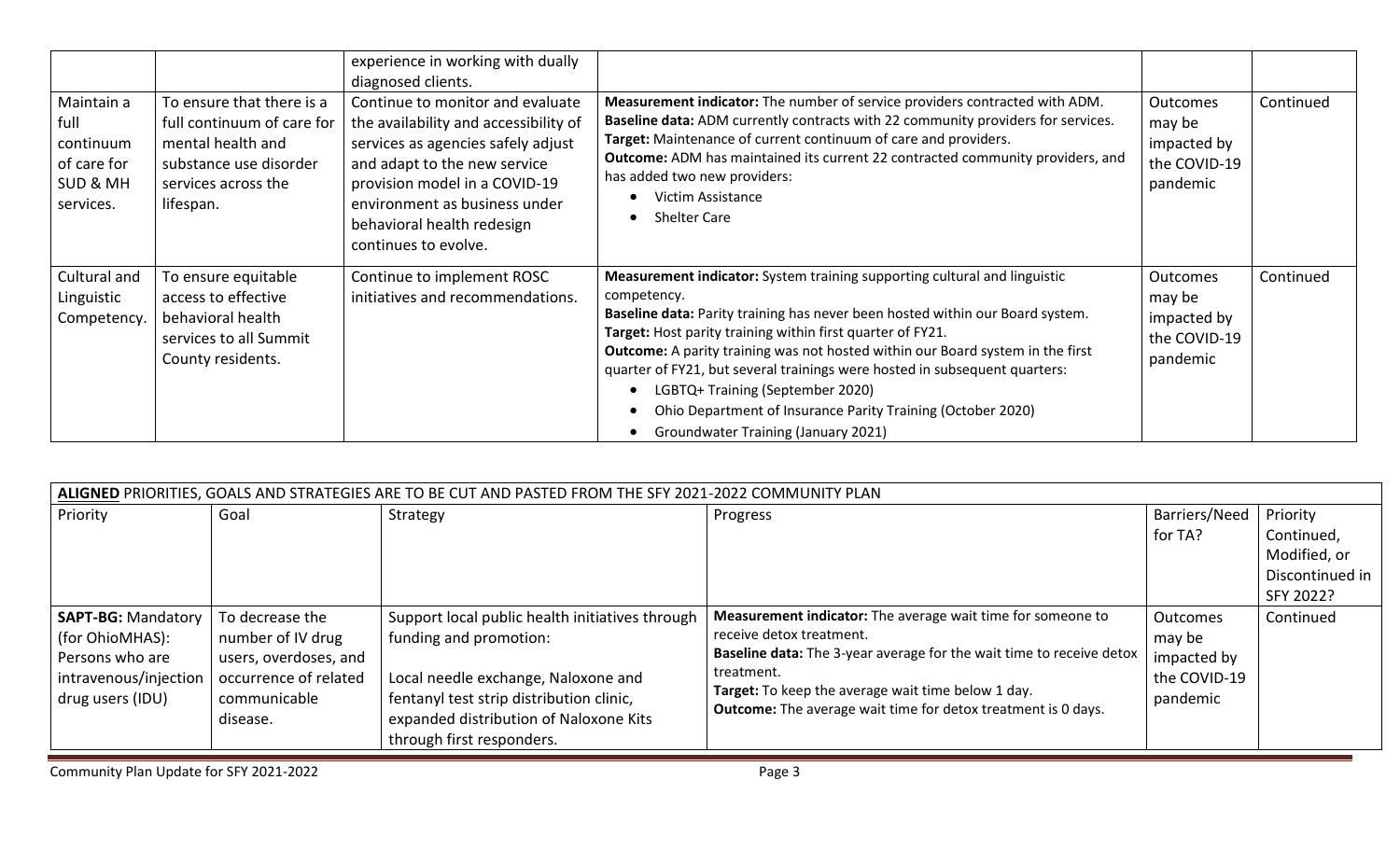| <b>SAPT-BG: Mandatory</b><br>for boards: Women<br>who are pregnant<br>and have a substance<br>use disorder (NOTE:<br>ORC 5119.17<br>required priority). | Improve pre and<br>postnatal outcomes<br>for women who are<br>pregnant and have<br>a substance use<br>disorder. To evaluate<br>and strengthen the<br>referral and treatment<br>of women who are<br>pregnant and have a<br>substance use | Monitor and ensure priority access to detox<br>and residential services, expanded access to<br>MAT, outpatient services and recovery<br>supports through the Addiction Help Line<br>(AHL), biweekly residential access meetings<br>and utilization data monitoring<br><b>Maternal Depression Network</b><br>Pre/Postnatal Coaching<br>Bi-weekly Access List meetings | Measurement indicator: The average wait time for someone to<br>receive residential treatment.<br>Baseline data: The 3-year average for the wait time to receive<br>residential treatment.<br>Target: To keep the average wait time below 18.5 days.<br>Outcome: The average wait time for someone to receive residential<br>treatment was 2.8 days in CY2020.<br>Measurement indicator: The average wait time for an Addiction<br>Helpline caller to receive an appointment.<br>Baseline data: The 3-year average wait time for an Addiction<br>Helpline caller to receive an appointment is 6.4 days.<br>Target: To reduce time between call and appts. The wait time<br>should not exceed 1 week (7 days).<br><b>Outcome:</b> The average wait time for an Addiction Helpline caller to<br>receive an appointment was 4.8 days in CY2020.<br>Measurement indicator: # of referrals for pregnant women to SUD<br>residential treatment services.<br>Baseline data: Two-year average of referrals and time to SUD<br>placement is 8.5 days.<br>Target: Prioritize placement of this population and maintain stable<br>or improve access times for bed availability.<br>Outcome: There were 4 referrals of pregnant women to SUD<br>residential. Two of the four did not receive medical clearance. The<br>wait time for women to receive SUD residential treatment is 1 day. | Outcomes<br>may be<br>impacted by<br>the COVID-19<br>pandemic | Continued                                      |
|---------------------------------------------------------------------------------------------------------------------------------------------------------|-----------------------------------------------------------------------------------------------------------------------------------------------------------------------------------------------------------------------------------------|----------------------------------------------------------------------------------------------------------------------------------------------------------------------------------------------------------------------------------------------------------------------------------------------------------------------------------------------------------------------|------------------------------------------------------------------------------------------------------------------------------------------------------------------------------------------------------------------------------------------------------------------------------------------------------------------------------------------------------------------------------------------------------------------------------------------------------------------------------------------------------------------------------------------------------------------------------------------------------------------------------------------------------------------------------------------------------------------------------------------------------------------------------------------------------------------------------------------------------------------------------------------------------------------------------------------------------------------------------------------------------------------------------------------------------------------------------------------------------------------------------------------------------------------------------------------------------------------------------------------------------------------------------------------------------------------------------------------------------------------------------|---------------------------------------------------------------|------------------------------------------------|
|                                                                                                                                                         | disorder.                                                                                                                                                                                                                               |                                                                                                                                                                                                                                                                                                                                                                      |                                                                                                                                                                                                                                                                                                                                                                                                                                                                                                                                                                                                                                                                                                                                                                                                                                                                                                                                                                                                                                                                                                                                                                                                                                                                                                                                                                              |                                                               |                                                |
| <b>SAPT-BG: Mandatory</b><br>for boards: Parents<br>with SUDs who have<br>dependent children<br>(NOTE: ORC 340.03<br>$(A)(1)(b)$ & 340.15               | Improved utilization<br>and coordination of<br>systems and services<br>for multisystem youth,<br>with a focus on early                                                                                                                  | <b>Wraparound Service Coordination</b><br>Case Consultation with Service Review<br>Collaborative (SRC), a cross system, multi-<br>agency service review committee                                                                                                                                                                                                    | Measurement indicator: Number of referrals to SRC, Family<br>Engagement and residential treatment placements.<br>Baseline data: 2019 family engagement = 84; 2019 residential<br>treatment placements = 21.<br>*The previous plan incorrectly stated that the numbers averaged<br>out over 2 years when it was only one year of data. Therefore, the<br>baseline data has increased.                                                                                                                                                                                                                                                                                                                                                                                                                                                                                                                                                                                                                                                                                                                                                                                                                                                                                                                                                                                         | Outcomes<br>may be<br>impacted by<br>the COVID-19<br>pandemic | Modified<br>(corrections to<br>indicator made) |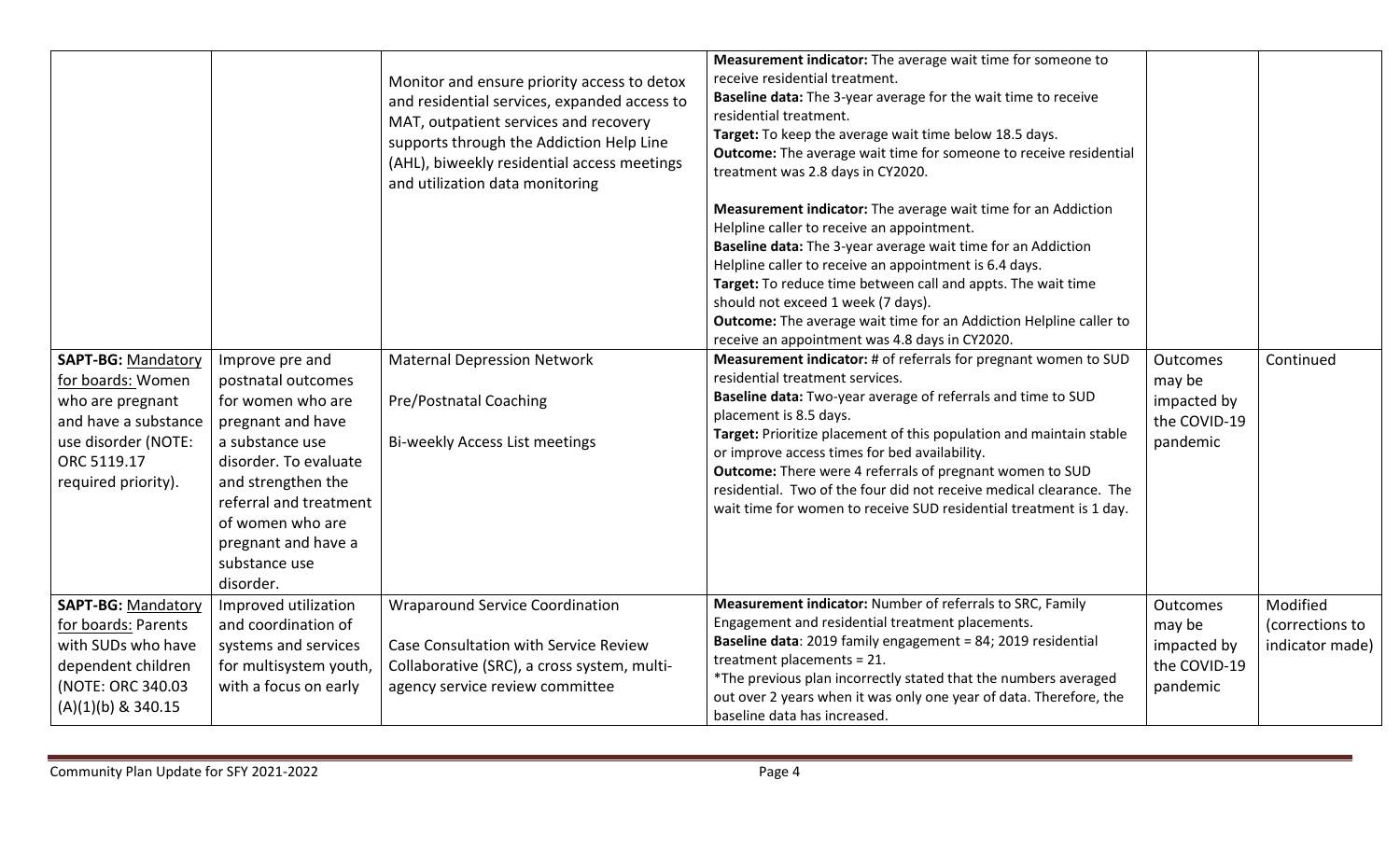| Required<br>consultation with<br>County<br>Commissioners and<br>required service<br>priority for children<br>at risk of parental<br>neglect/abuse<br>due to SUDs) | intervention to reduce<br>out of home<br>placement rates.                                                                                                                           | Flexible, pooled funding for community-<br>based services and supports funded by<br>shared pool.<br>Participation in Juvenile Court's Family.<br>Reunification Recovery Court advisory<br>committee.                                                                                                                                                                      | Target: To increase family engagement and decrease out of home<br>placements.<br>Outcome: In CY2020, family engagement = 64 and residential<br>treatment = 28. In CY2021, 2019 and 2020 will be averaged to<br>determine if the target is achieved.                                                                                                                                                                                                                                                                                                                                                                                               |                                                                      |                                                |
|-------------------------------------------------------------------------------------------------------------------------------------------------------------------|-------------------------------------------------------------------------------------------------------------------------------------------------------------------------------------|---------------------------------------------------------------------------------------------------------------------------------------------------------------------------------------------------------------------------------------------------------------------------------------------------------------------------------------------------------------------------|---------------------------------------------------------------------------------------------------------------------------------------------------------------------------------------------------------------------------------------------------------------------------------------------------------------------------------------------------------------------------------------------------------------------------------------------------------------------------------------------------------------------------------------------------------------------------------------------------------------------------------------------------|----------------------------------------------------------------------|------------------------------------------------|
| <b>SAPT-BG: Mandatory</b><br>(for OhioMHAS):<br>Individuals with<br>tuberculosis and<br>other communicable<br>diseases (e.g., AIDS.<br>HIV, Hepatitis C, etc.)    | To decrease the<br>incidence of<br>communicable disease<br>related to behavioral<br>health issues.                                                                                  | Provide education to the community<br>about communicable disease and prevention<br>and treatment options.<br>Provide targeted education to the<br>community and treatment providers on<br>the Hepatitis A outbreak, at risk populations<br>and immunization options.<br>Utilize the Syringe Exchange program as an<br>opportunity to screen for communicable<br>diseases. | Measurement indicator: The number of reportable diseases by<br>year.<br>Baseline data: The 3-year average of reportable diseases.<br>Target: To have less than 6,804 reportable diseases.<br>Outcome: There were 35,636 reportable diseases in CY2020. This<br>number includes COVID-19 cases. Excluding COVID-19 cases, there<br>were 6,833 reportable diseases in CY2020.                                                                                                                                                                                                                                                                       | <b>Outcomes</b><br>may be<br>impacted by<br>the COVID-19<br>pandemic | Continued                                      |
| <b>MH-BG: Mandatory</b><br>(for OhioMHAS):<br>Children with Serious<br>Emotional<br>Disturbances (SED)                                                            | Improved utilization<br>and coordination of<br>systems and services<br>for multisystem youth,<br>with a focus on early<br>intervention to reduce<br>out of home<br>placement rates. | Wraparound Service Coordination.<br>Case Consultation with Service Review<br>Collaborative (SRC), a cross system, multi-<br>agency service review committee.<br>Flexible, pooled funding for community-<br>based services and supports funded by<br>shared pool.                                                                                                          | Measurement indicator: Number of referrals to SRC, Family<br>Engagement and residential treatment placements.<br>Baseline data: 2019 family engagement = 84; 2019 residential<br>treatment placements = 21.<br>*The previous plan incorrectly stated that the numbers averaged<br>out over 2 years when it was only one year of data. Therefore, the<br>baseline data has increased.<br>Target: To increase family engagement and decrease out of home<br>placements.<br><b>Outcome:</b> In CY2020, family engagement = 64 and residential<br>treatment = 28. Next year, 2019 and 2020 will be averaged to<br>determine if the target is achieved | <b>Outcomes</b><br>may be<br>impacted by<br>the COVID-19<br>pandemic | Modified<br>(corrections to<br>indicator made) |
| MH-BG: Mandatory<br>(for OhioMHAS):                                                                                                                               | Provision of services<br>and supports that will                                                                                                                                     | Continued Board investments in the<br>following interventions:                                                                                                                                                                                                                                                                                                            | Measurement indicator: The number of state hospital bed days.                                                                                                                                                                                                                                                                                                                                                                                                                                                                                                                                                                                     | Outcomes<br>may be                                                   | Continued                                      |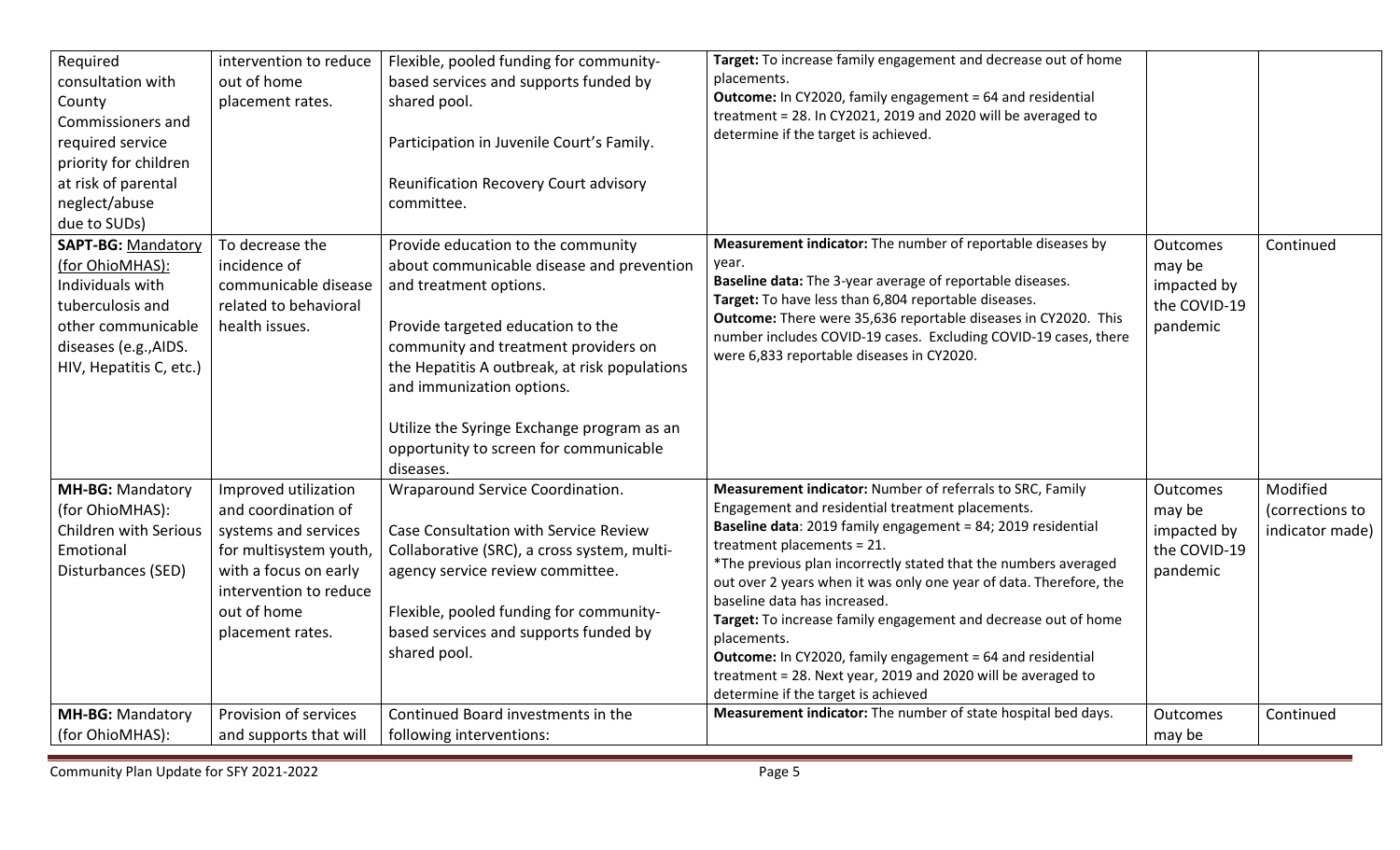| <b>Adults with Serious</b><br>Mental Illness (SMI)                                                                                  | allow those with SMI<br>to live as<br>independently as<br>possible.                                                                                                                                                                                                                                            | • Assertive Community Treatment<br>• Forensic Assertive Community Treatment<br>• SAMI PACT<br>• Supported Employment<br>• Residential Programming & Supported<br>Housing<br>• 24/7 Psychiatric Emergency Services<br>• Specialized Docket Courts for<br>Case Management and Support. | Baseline data: 3-year average of the number of state hospital bed<br>days.<br>Target: Less than 3-year average of 6,068 state hospital bed days in<br>CY2020.<br>Outcome: There were 6,199 state hospital bed days in CY2020.                                                                                                                                                                                                                              | impacted by<br>the COVID-19<br>pandemic                       |           |
|-------------------------------------------------------------------------------------------------------------------------------------|----------------------------------------------------------------------------------------------------------------------------------------------------------------------------------------------------------------------------------------------------------------------------------------------------------------|--------------------------------------------------------------------------------------------------------------------------------------------------------------------------------------------------------------------------------------------------------------------------------------|------------------------------------------------------------------------------------------------------------------------------------------------------------------------------------------------------------------------------------------------------------------------------------------------------------------------------------------------------------------------------------------------------------------------------------------------------------|---------------------------------------------------------------|-----------|
| <b>MH-Treatment:</b><br>Homeless persons<br>and persons with<br>mental illness and/or<br>addiction in need of<br>supportive housing | To decrease total<br>number of homeless<br>in Summit County<br>To reduce length of<br>time to receive<br>benefits<br>To ensure that the<br>most vulnerable<br>people experiencing<br>homelessness and<br>chronic homelessness<br>receive access to<br>housing, treatment,<br>and recovery support<br>services. | • Homeless Outreach<br>• Recovery Housing<br>• Motivational Interviewing<br>• Permanent Supportive Housing<br>$\bullet$ HMIS<br>$\bullet$ SOAR<br>• Continuum of Care (CoC)<br>• Projects for Assistance in Transition for<br>Homelessness (PATH)<br>• Critical Time Intervention    | Measurement indicator: The number of homeless in Summit<br>County.<br>Baseline data: The 3-year average of the point in time count of<br>sheltered and unsheltered in Summit County.<br>Target: There will be less than 547 sheltered and unsheltered<br>homeless persons in Summit County in CY2020.<br><b>Outcome:</b> There were 587 sheltered and unsheltered homeless<br>persons in Summit County in CY2020.                                          | Outcomes<br>may be<br>impacted by<br>the COVID-19<br>pandemic | Continued |
| <b>MH-Treatment:</b><br><b>Older Adults</b>                                                                                         | To restore lost system<br>capacity for older<br>adults.<br>To improve<br>coordination of<br>programs and services<br>for older adults.                                                                                                                                                                         | I-team meetings<br>Tough Stuff (Community problem solving<br>collaborative)<br><b>Hoarding Task Force</b><br>Adult Protective Services Circle of Care<br>Interagency-Interdisciplinary Team                                                                                          | Measurement indicator: Increase programming targeting older<br>adults.<br>Baseline data: There is currently one agency targeting this<br>population and prevention services have been discontinued. For<br>calendar years 2018 and 2019 those 65+ represented 4% and 6% of<br>our overall population served respectively.<br>Target: Identify additional services and/or providers focusing on this<br>population and increase those age 65+ being served. | Outcomes<br>may be<br>impacted by<br>the COVID-19<br>pandemic | Continued |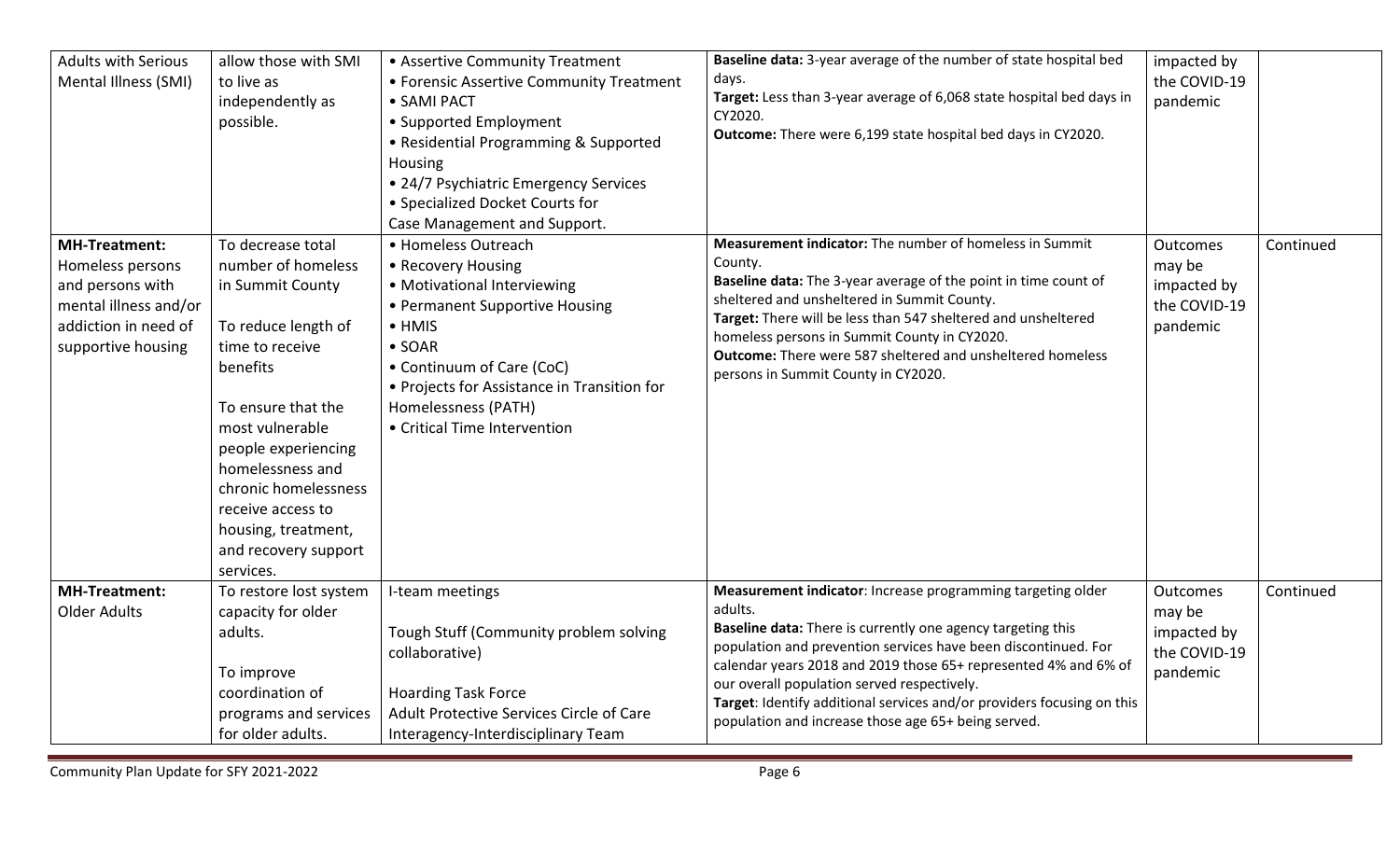|                                                                                                                                                | To improve the<br>accessibility of<br>appropriate services<br>for older adults                                                                                                                                                             |                                                                                                                                                                                                                                                                                                                                                                                                                                                                                                                                                                                                                                 | Outcome: The percentage of those 65+ increased from 6.1% in 2019<br>to 6.9% in CY2020.                                                                                                                                                                                                                                                                                                                                                                                                                                                                                                                                                                                                                     |                                                                      |           |
|------------------------------------------------------------------------------------------------------------------------------------------------|--------------------------------------------------------------------------------------------------------------------------------------------------------------------------------------------------------------------------------------------|---------------------------------------------------------------------------------------------------------------------------------------------------------------------------------------------------------------------------------------------------------------------------------------------------------------------------------------------------------------------------------------------------------------------------------------------------------------------------------------------------------------------------------------------------------------------------------------------------------------------------------|------------------------------------------------------------------------------------------------------------------------------------------------------------------------------------------------------------------------------------------------------------------------------------------------------------------------------------------------------------------------------------------------------------------------------------------------------------------------------------------------------------------------------------------------------------------------------------------------------------------------------------------------------------------------------------------------------------|----------------------------------------------------------------------|-----------|
| MH/SUD Treatment<br>in Criminal Justice<br>system -in jails,<br>prisons, courts,<br>assisted outpatient<br>treatment                           | To maintain access to<br>mental health and<br>substance use<br>disorder services in<br>the criminal justice<br>system.<br>To ensure appropriate<br>linkage to needed<br>community-based<br>treatment and<br>recovery support<br>resources. | Continue funding for BH services in the<br>County Jail and Juvenile Detention.<br>Continue the support of adult and juvenile<br>specialty docket courts through agency<br>funding for case management and supportive<br>services.<br>Continued support of New Day Court<br>through Summit County Probate (AOT).<br>Continue quarterly Mental Health/Criminal<br>Justice Forum Meeting to collaborate and<br>address barriers within systems.<br>Representation on Jail Operations<br>Advisory Commission and Jail Capacity<br>Subcommittee.<br>Continue collaboration with specialty drug<br>courts, providers and ATP funding. | Measurement indicator: To increase the number of clients engaged<br>with Addiction Treatment Program (ATP) funding initiative.<br>Baseline data: 3-year average of the number of ATP clients is 131.<br>Target: To serve more than 131 ATP clients.<br>Outcome: Total of 228 unduplicated clients served under ATP in<br>FY21.<br>Measurement indicator: The number of discharged individuals that<br>follow up with outpatient services.<br>Baseline data: One-year look-back of those discharged who have<br>followed through with OP services.<br>Target: To collect baseline data and monitor improvement in<br>follow-up over time.<br>Outcome: The process to collect baseline data began in CY2020. | Outcomes<br>may be<br>impacted by<br>the COVID-19<br>pandemic        | Continued |
| Recovery support<br>services for<br>individuals<br>with mental illness or<br>substance use<br>disorders; (e.g.<br>housing,<br>employment, peer | To ensure access to<br>recovery supports<br>that enhance<br>treatment services<br>and support sustained<br>recovery.                                                                                                                       | Continued Board investment in:<br>• Recovery Housing<br>• Permanent Supportive Housing<br>• Peer Recovery Support Staff & training<br>• Quick Response Teams<br>• Crisis outreach support<br>Continued Board involvement in<br>advocacy for access to and utilization of                                                                                                                                                                                                                                                                                                                                                        | Measurement indicator: The percentage of QRT clients connected<br>to treatment.<br>Baseline data: The 3-year cumulative percentage of QRT clients<br>connected to treatment.<br>Target: To maintain a cumulative percentage of 60% or more of QRT<br>clients connected to treatment.<br>Outcome: At the end of CY2020, the cumulative percentage of QRT<br>clients connected to treatment was 61.8%.                                                                                                                                                                                                                                                                                                       | <b>Outcomes</b><br>may be<br>impacted by<br>the COVID-19<br>pandemic | Continued |

Community Plan Update for SFY 2021-2022 **Page 7** Assembly 20 and 2011 12:30 Page 7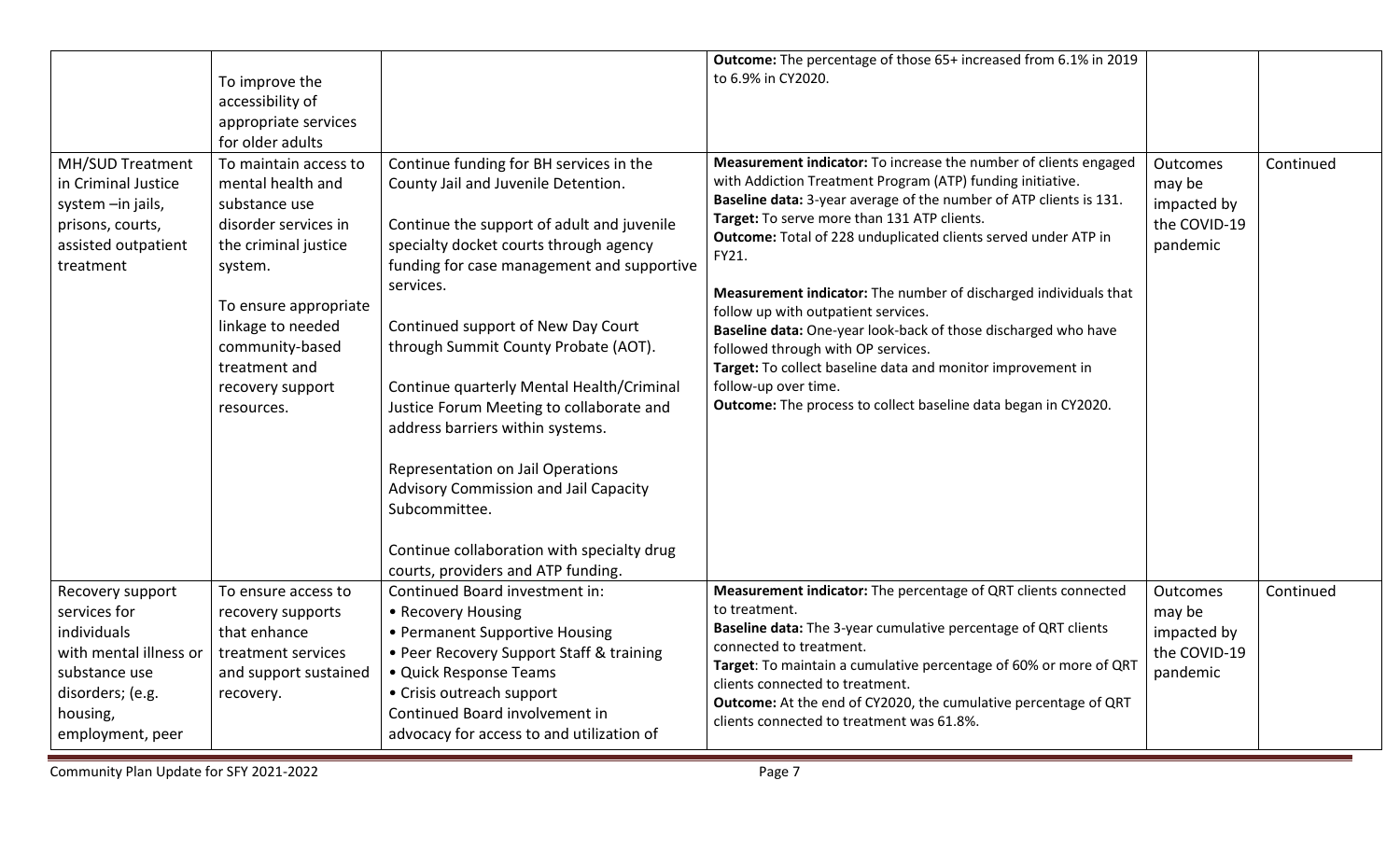| support,<br>transportation)                                                                                                           |                                                                                                              | mainstream vouchers and Shelter Plus Care<br>vouchers                                                                                                                                                                                                                                                                                                                                                                                                                                                                                                                                                                | Measurement indicator: The number of available housing choice<br>vouchers for people with disabilities utilized.<br>Baseline data: Current number of unused housing vouchers. 0<br>currently<br>Target: To fully utilize vouchers.<br>Outcome: All 179 vouchers have been utilized.                                                                                                                                                                                                                                                                                                                                                                                                                                                                                                                                                                                                                                                                                                                                                                                                        |                                                               |           |
|---------------------------------------------------------------------------------------------------------------------------------------|--------------------------------------------------------------------------------------------------------------|----------------------------------------------------------------------------------------------------------------------------------------------------------------------------------------------------------------------------------------------------------------------------------------------------------------------------------------------------------------------------------------------------------------------------------------------------------------------------------------------------------------------------------------------------------------------------------------------------------------------|--------------------------------------------------------------------------------------------------------------------------------------------------------------------------------------------------------------------------------------------------------------------------------------------------------------------------------------------------------------------------------------------------------------------------------------------------------------------------------------------------------------------------------------------------------------------------------------------------------------------------------------------------------------------------------------------------------------------------------------------------------------------------------------------------------------------------------------------------------------------------------------------------------------------------------------------------------------------------------------------------------------------------------------------------------------------------------------------|---------------------------------------------------------------|-----------|
| Promote health<br>equity and reduce<br>disparities across<br>populations (e.g.<br>racial, ethnic &<br>linguistic minorities,<br>LGBT) | Ensure all residents in<br>need have equitable<br>access to effective<br>behavioral health care<br>services. | Monitor and evaluate utilization trends and<br>patterns and implement strategies<br>accordingly.<br>Evaluation & training to enhance intercultural<br>competency:<br>• Akron Latino Networking Committee<br>• Change Direction Faith<br><b>Outreach Subcommittee</b><br>• Summit County Coalition on Health<br>Initiatives Policy Subcommittee<br>• Transgendered Youth Allied Task Force<br>• Refugee Health Task Force<br>• Diversity on the Board Presentation<br>Track data from new language interpretation<br>platform to better address community<br>interpretation/translation needs, written and<br>spoken. | Measurement indicator: Minority service utilization.<br>Baseline data: Minority service utilization has been decreasing over<br>the past 5 years even though there is no evidence need has<br>decreased.<br>Target: Increase in minority service utilization<br>Outcome: Minority service utilization increased from 27.1% in 2019<br>to 29.1% in CY2020.<br>Measurement indicator: # of trainings focused on aspects of<br>cultural and linguistic competency.<br>Baseline data: 1 training hosted in 2019.<br>Target: Host 3 trainings focused on cultural and linguistic<br>competency.<br><b>Outcome:</b> There was one cultural and linguistic competency training<br>in CY2020<br>• LGBTQ+ Training (September 2020)<br>Measurement Indicator: # of languages and frequency of utilization<br>Baseline: No historical data due to new service.<br>Target: To collect baseline data for future monitoring.<br>Outcome: Baseline data for CY2020 has been collected. There were<br>31 languages that utilized translation services with 60.6% of those<br>being translation of Nepali. | Outcomes<br>may be<br>impacted by<br>the COVID-19<br>pandemic | Continued |
| Prevention and/or<br>decrease of opiate<br>overdoses and/or<br>deaths                                                                 | To prevent overdose<br>and/or overdose<br>deaths in Summit<br>County                                         | <b>Targeted Prevention Grants &amp; Annual</b><br>prevention funding<br>DAWN Clinic/Mobile DAWN Clinics                                                                                                                                                                                                                                                                                                                                                                                                                                                                                                              | Measurement indicator: The number of overdose deaths.<br>Baseline data: 3-year average of the number overdose deaths.<br>Target: Less than 209 overdose deaths.<br>Outcome: There were 219 overdose deaths in CY2020, an increase<br>of 2 from 2019.                                                                                                                                                                                                                                                                                                                                                                                                                                                                                                                                                                                                                                                                                                                                                                                                                                       | Outcomes<br>may be<br>impacted by<br>the COVID-19<br>pandemic | Continued |
|                                                                                                                                       |                                                                                                              | Increase Narcan Availability & distribution<br>Opiate and Addiction Task Force                                                                                                                                                                                                                                                                                                                                                                                                                                                                                                                                       | Measurement indicator: The number of emergency department<br>overdose visits.<br>Baseline data: The 3-year average of the number of emergency<br>department                                                                                                                                                                                                                                                                                                                                                                                                                                                                                                                                                                                                                                                                                                                                                                                                                                                                                                                                |                                                               |           |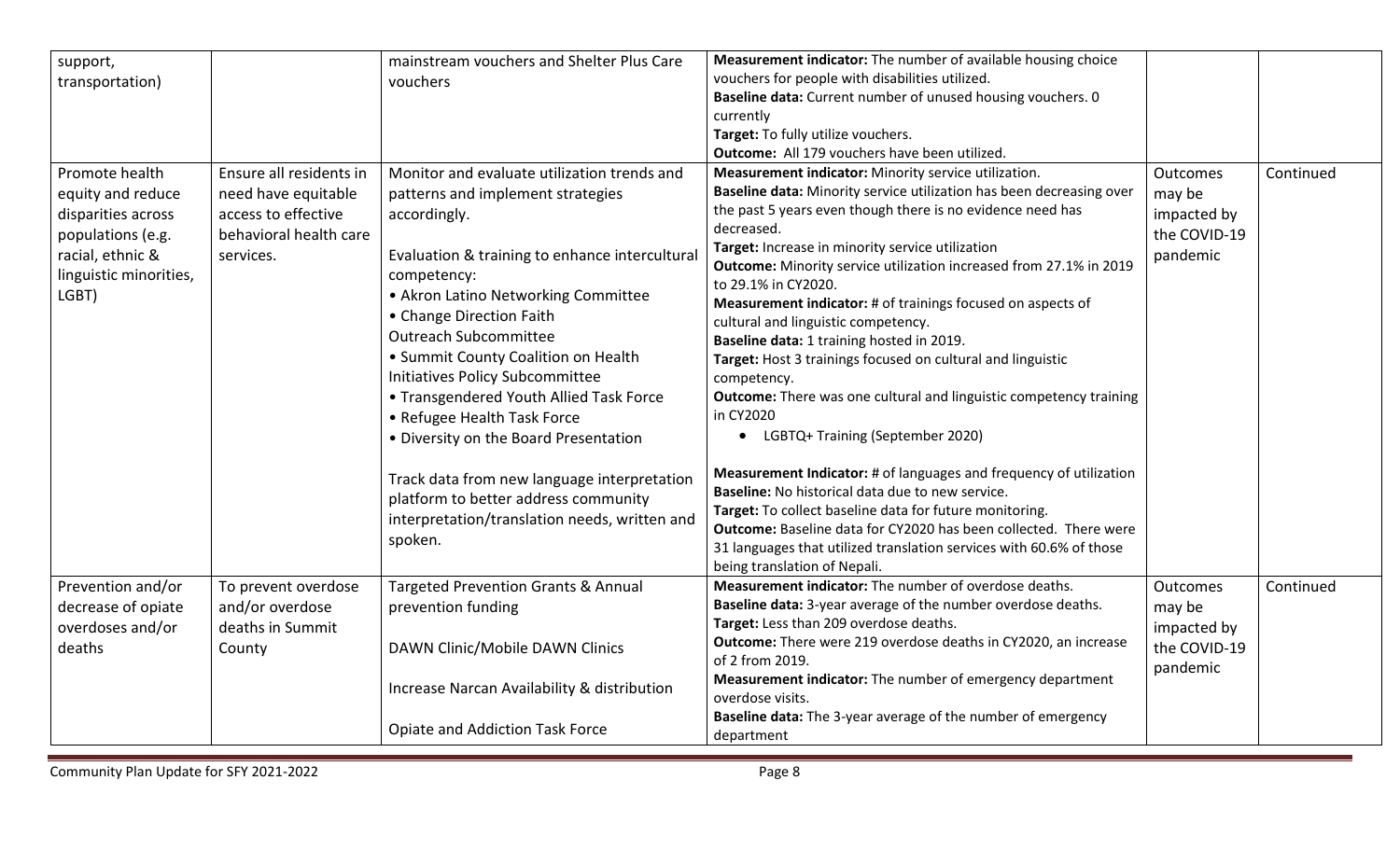|                                                                                          |                                                                                                                                                                                                                                                                                    |                                                                                                                                                                                                                                    | overdose visits.<br>Target: Less than 1,176 emergency department overdose visits.<br><b>Outcome:</b> There were 1,075 emergency department overdose visits<br>in CY2020.                                                                                                                                                                                                                                    |                                                                      |           |
|------------------------------------------------------------------------------------------|------------------------------------------------------------------------------------------------------------------------------------------------------------------------------------------------------------------------------------------------------------------------------------|------------------------------------------------------------------------------------------------------------------------------------------------------------------------------------------------------------------------------------|-------------------------------------------------------------------------------------------------------------------------------------------------------------------------------------------------------------------------------------------------------------------------------------------------------------------------------------------------------------------------------------------------------------|----------------------------------------------------------------------|-----------|
| Promote Trauma<br><b>Informed Care</b><br>approach                                       | To increase Board<br>expertise in the area<br>of TIC to guide our<br>system.<br>To increase agencies'<br>knowledge about<br>TIC and its use in<br>ongoing patient care.<br>To continue<br>collaboration on the<br><b>Summit County</b><br><b>Trauma Informed Care</b><br>Coalition | Board staff member consultation as a<br>Certified Trauma Specialist.<br>Summit County Trauma Informed Care<br>Coalition launched April, 2017<br>Speakers Bureau developed.<br>Website Developed.<br>Annual Symposium continued.    | Measurement indicator: The number of training participants in the<br>Summit County Trauma Informed Care Speaker's Bureau.<br>Baseline data: The 2-year average of the number of participants<br>trained.<br>Target: More than 191 participants will be trained.<br><b>Outcome:</b> There were 170 participants trained. Many trainings<br>were postponed due to COVID-19.                                   | Outcomes<br>may be<br>impacted by<br>the COVID-19<br>pandemic        | Continued |
| <b>Prevention: Ensure</b><br>prevention services<br>are available across<br>the lifespan | To ensure prevention<br>services are available<br>across the lifespan.                                                                                                                                                                                                             | Continued Board funding of provider agency<br>focusing on strategies to address medication<br>misuse and identify stressors and support.<br>Continue funding school based and<br>community-based prevention services for<br>youth. | Measurement indicator: The number of Deterra pouches<br>distributed annually.<br>Baseline data: The 3-year average of Deterra pouches distributed.<br>Target: More than 35,667 Deterra pouches to be distributed in<br>Summit County annually.<br>Outcome: There were 21,162 Deterra pouches distributed in<br>CY2020.                                                                                      | Outcomes<br>may be<br>impacted by<br>the COVID-19<br>pandemic        | Continued |
| Prevention: Increase<br>access to evidence-<br>based prevention                          | To increase access to<br>evidence-based<br>prevention.                                                                                                                                                                                                                             | Continue support of PAX GBG expansion<br>implementation across the county.<br>Continue to take advantage of funding<br>opportunities made available to expand<br>existing services.<br>Sponsor and support participation in        | Measurement indicator: The number of teachers trained in PAX<br>Good Behavior Game annually.<br>Baseline data: The 3-year average of the number of teachers<br>trained in PAX Good Behavior Game.<br>Target: More than 70 teachers will be trained in the PAX Good<br>Behavior Game.<br>Outcome: There were 61 teachers trained and 16 partners trained<br>for a total of 77 individuals trained in CY2020. | <b>Outcomes</b><br>may be<br>impacted by<br>the COVID-19<br>pandemic | Continued |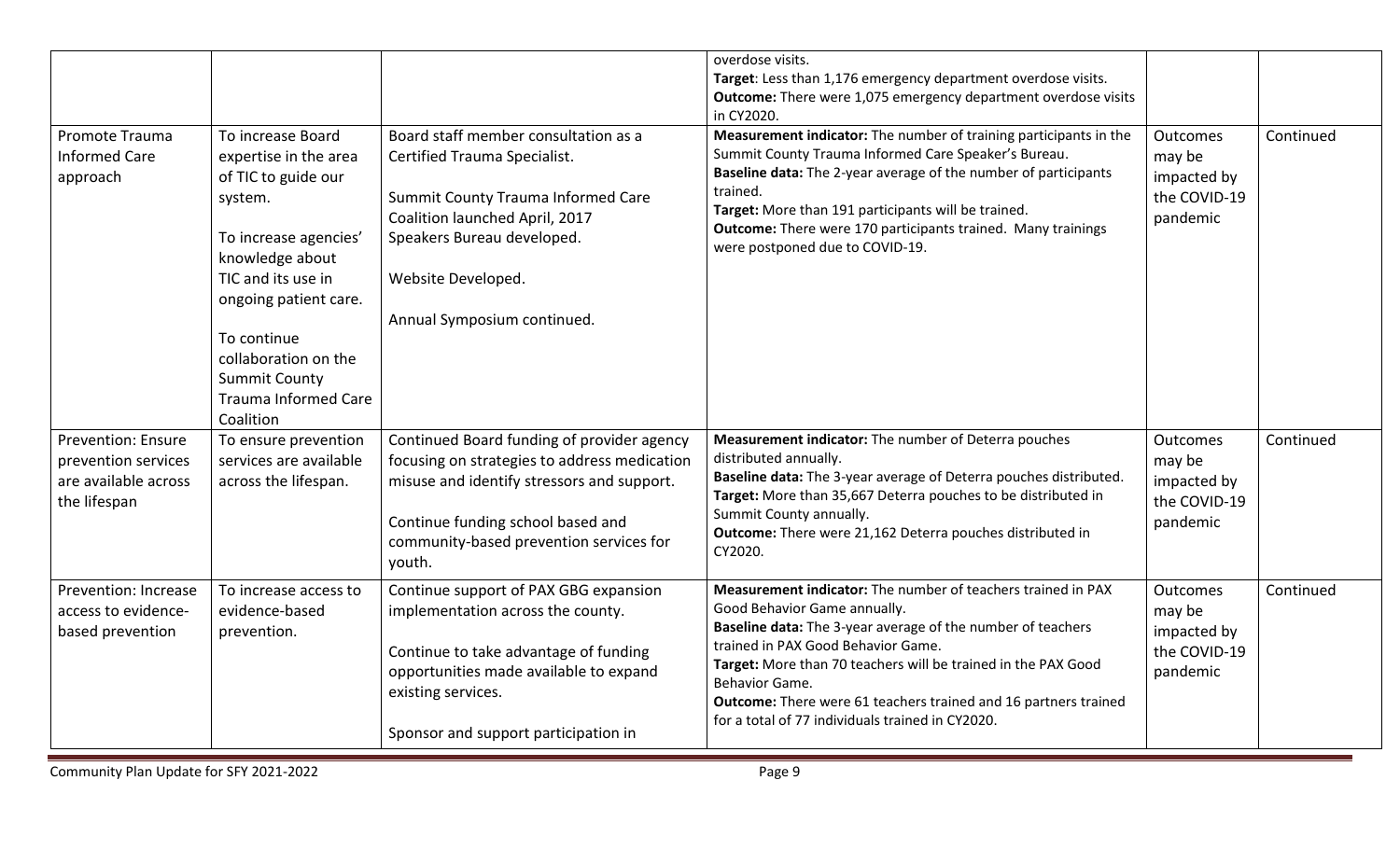|                                                                                                                                                       |                                                                                                                                                                                                                                                                          | local and state and national prevention<br>training to build capacity.<br>Collaborate with districts for the state's K-12<br>Prevention funding Initiative<br>Utilized YRBS data to inform funding and<br>targeted evidence-based activities.                                          | Measurement indicator: The number of school district participating<br>in the K-12 funding initiative<br>Baseline data: No baseline data available, new funding initiative for<br><b>FY21</b><br>Target: 17 districts with full participation<br>Outcome: In CY2020, 16 school districts participated.                                            |                                                               |           |
|-------------------------------------------------------------------------------------------------------------------------------------------------------|--------------------------------------------------------------------------------------------------------------------------------------------------------------------------------------------------------------------------------------------------------------------------|----------------------------------------------------------------------------------------------------------------------------------------------------------------------------------------------------------------------------------------------------------------------------------------|--------------------------------------------------------------------------------------------------------------------------------------------------------------------------------------------------------------------------------------------------------------------------------------------------------------------------------------------------|---------------------------------------------------------------|-----------|
| <b>Recovery Ohio and</b><br><b>Prevention: Suicide</b><br>prevention                                                                                  | Prioritize suicide<br>prevention resource<br>allocations and<br>program actions<br>toward target groups.<br>To reorganize the<br><b>Summit County</b><br>Suicide Prevention<br>Coalition to address<br>areas of increased risk,<br>including Youth<br>Suicide prevention | Concentrate prevention efforts on groups<br>that current data has identified as being high<br>risk for suicide.<br>In partnership with Akron Children's Hospital,<br>engage and implement strategic planning for<br>youth suicide prevention.<br><b>Expand Zero Suicide Initiative</b> | Measurement indicator: The number of suicide deaths.<br>Baseline data: 3-year average of the number of suicide deaths.<br>Target: Less than *89 suicide deaths<br>Outcome: There were 92 suicide deaths in CY2020, an increase of 1<br>from 2019. *The 3-year average was previously listed as 84 which<br>was a typo. The 3-year average is 89. | Outcomes<br>may be<br>impacted by<br>the COVID-19<br>pandemic | Continued |
| <b>Prevention:</b><br>Integrate Problem<br><b>Gambling Prevention</b><br>& Screening<br>Strategies in<br>Community and<br>Healthcare<br>Organizations | To provide community<br>wide education and<br>awareness of the risks,<br>signs, and symptoms<br>of problem gambling<br>behavior.                                                                                                                                         | Continue to direct problem gambling<br>funds in support of environmental strategies.<br>Continue to collaborate with treatment<br>providers to screen for problem gambling.                                                                                                            | Measurement indicator: The number of individuals screened by<br>treatment providers for problem gambling.<br>Baseline data: 3-year average of the number of individuals screened<br>for problem gambling.<br>Target: More than 2,030 individuals will be screened.<br><b>Outcome:</b> There were 1,968 individuals screened in CY2020.           | Outcomes<br>may be<br>impacted by<br>the COVID-19<br>pandemic | Continued |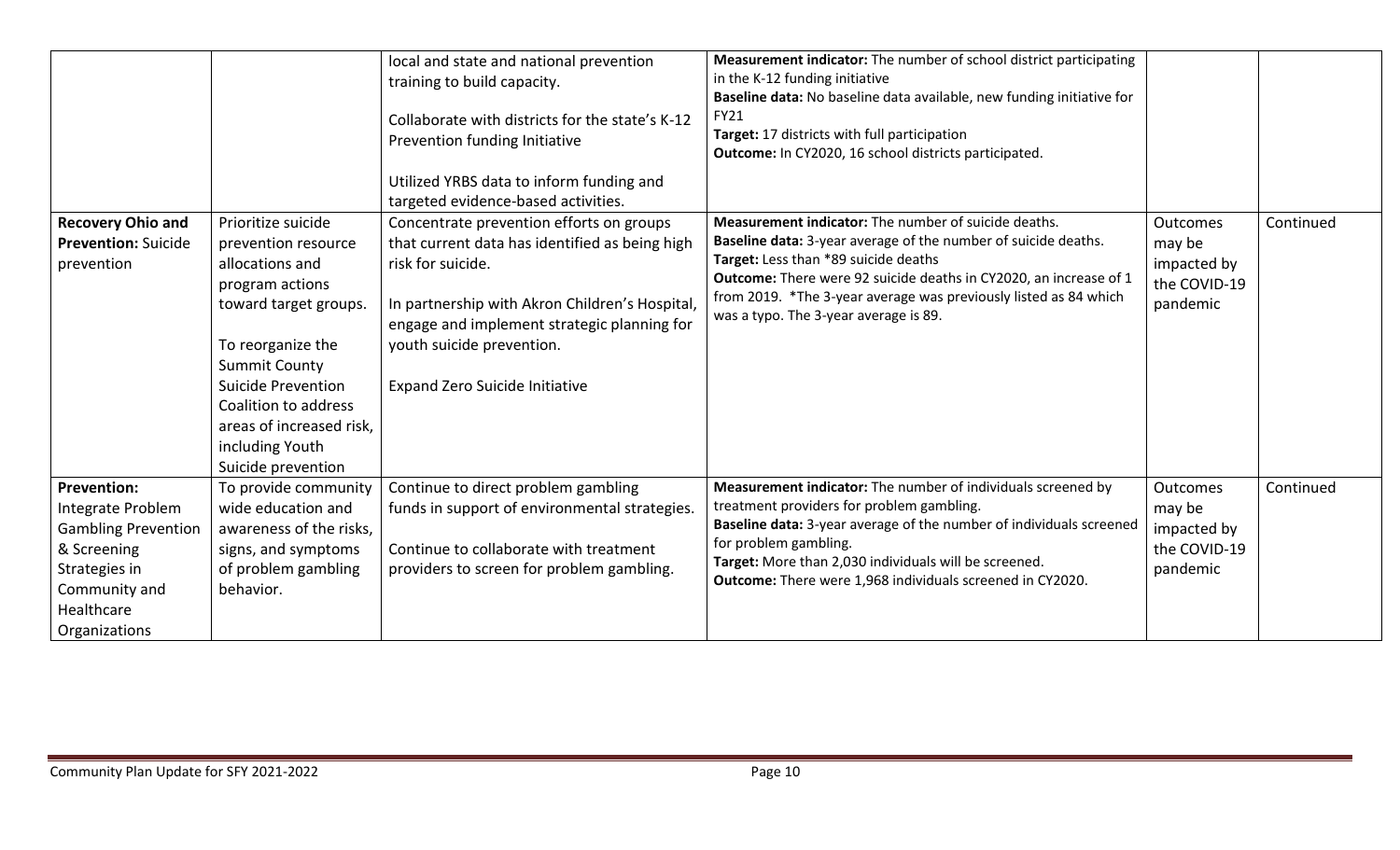#### **New Priorities for SFY 2022 (if applicable)**

3. **If applicable**, please add new Block Grant, State or Board priorities for SFY 2022 that were not reflected in the previous Community Plan for SFY 2021-2022. [The Department is especially interested in new priorities related to the following areas identified as priorities for RecoveryOhio priority areas, including: (1) access and capacity changes for mental health and addiction services for both adults and children/youth; (2) health equity concerns for racial and ethnic minorities and people living in Appalachia or rural Ohio; (3) distinctive challenges for multisystem youth, families involved in child welfare, and for criminal justice-involved Ohioans; (4) prevention and/or decrease of opiate overdoses and/or deaths; and/or (5) suicide prevention]. Please add the priority to the matrix below and complete the appropriate cells. If no new priorities are planned, please state that the Board is not adding new priorities beyond those identified in item 2 above.

**We do not have any new priorities moving into 2022. All priorities will remain the same.**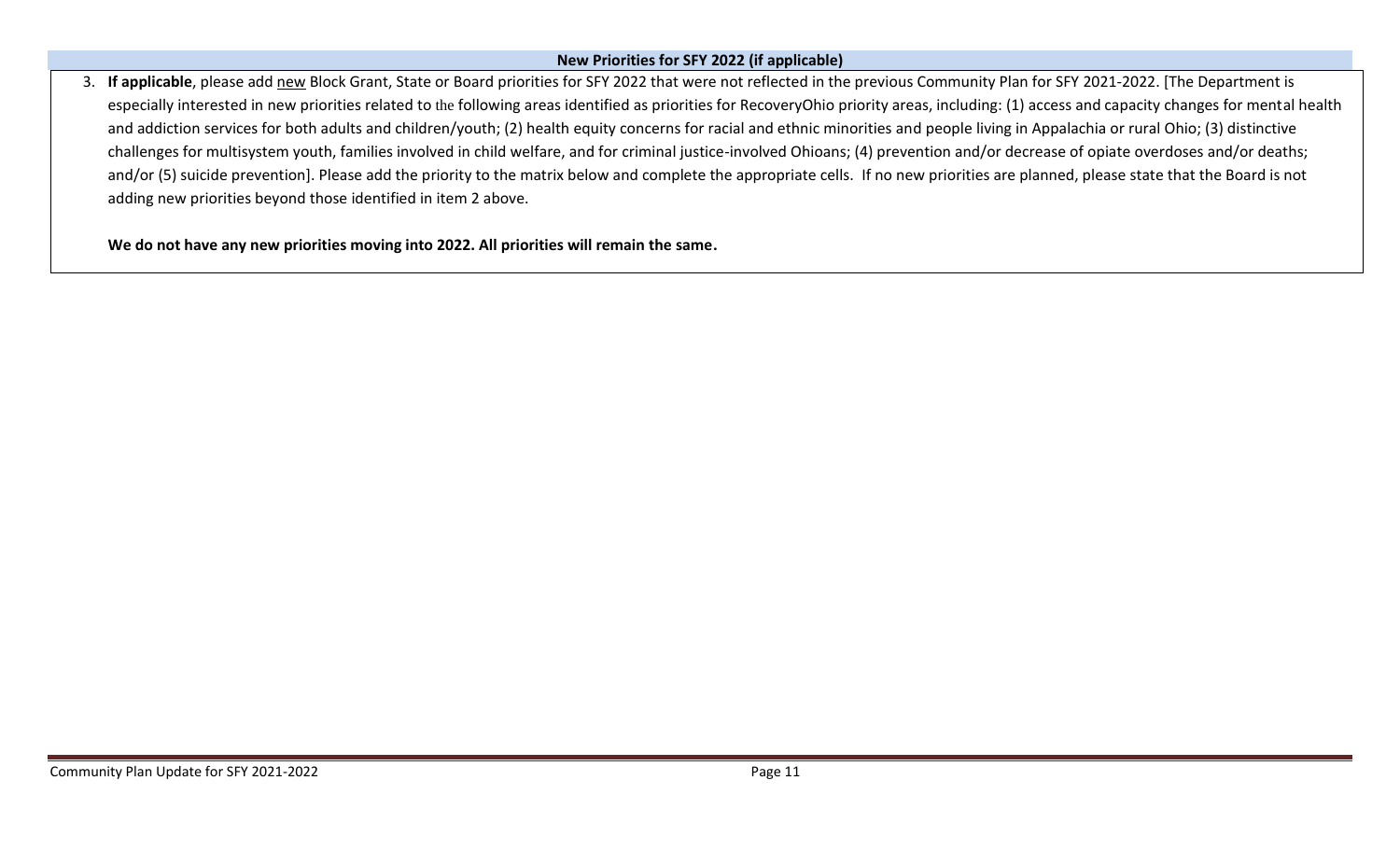## SIGNATURE PAGE Community Plan Report for the Provision of Mental Health and Addiction Services SFY 2021-2022

Each Alcohol, Drug Addiction and Mental Health Services (ADAMHS) Board is required by Ohio law to prepare and submit to the Ohio Mental Health and Addiction Services (OhioMHAS) department a community mental health and addiction services plan for its service area. The plan is prepared in accordance with guidelines established by OhioMHAS in consultation with Board representatives. A Community Plan approved in whole or in part by OhioMHAS is a necessary component in establishing Board eligibility to receive State and Federal funds and is in effect until OhioMHAS approves a subsequent Community Plan.

The undersigned are duly authorized representatives of the ADAMHS/ADAS/CMHS Board.

County of Summit Alcohol, Drug Addiction & Mental Health Services Board \_\_\_\_\_\_\_\_\_\_\_\_\_\_\_\_\_\_\_\_\_\_\_\_\_\_\_\_\_\_\_\_\_\_\_\_\_\_\_\_\_\_\_\_\_\_\_\_\_\_\_\_\_\_\_\_\_\_\_\_\_\_\_

\_\_\_\_\_\_\_\_\_\_\_\_\_\_\_\_\_\_\_\_\_\_\_\_\_\_\_\_\_\_\_\_\_\_\_\_\_\_\_\_\_\_\_\_\_ \_\_\_\_\_\_\_\_\_\_\_\_\_\_

ADAMH Board Name (Please print or type)

N call \_\_\_\_\_\_\_\_\_\_\_\_\_\_\_\_\_\_\_\_\_\_\_\_\_\_\_\_\_\_\_\_\_\_\_\_\_\_\_\_\_\_\_\_ \_8/12/2021\_\_\_\_\_\_\_\_\_\_\_\_\_

ADAMH Board Executive Director **Date** Date

**Will be presented for Board review and Board Chair signature at 9/21/2021 Board Meeting and resubmitted fully executed.**

ADAMH Board Chair **Date** Date **Date** 

[Signatures must be original or if not signed by designated individual, then documentation of authority to do so must be included (Board minutes, letter of authority, etc.)].